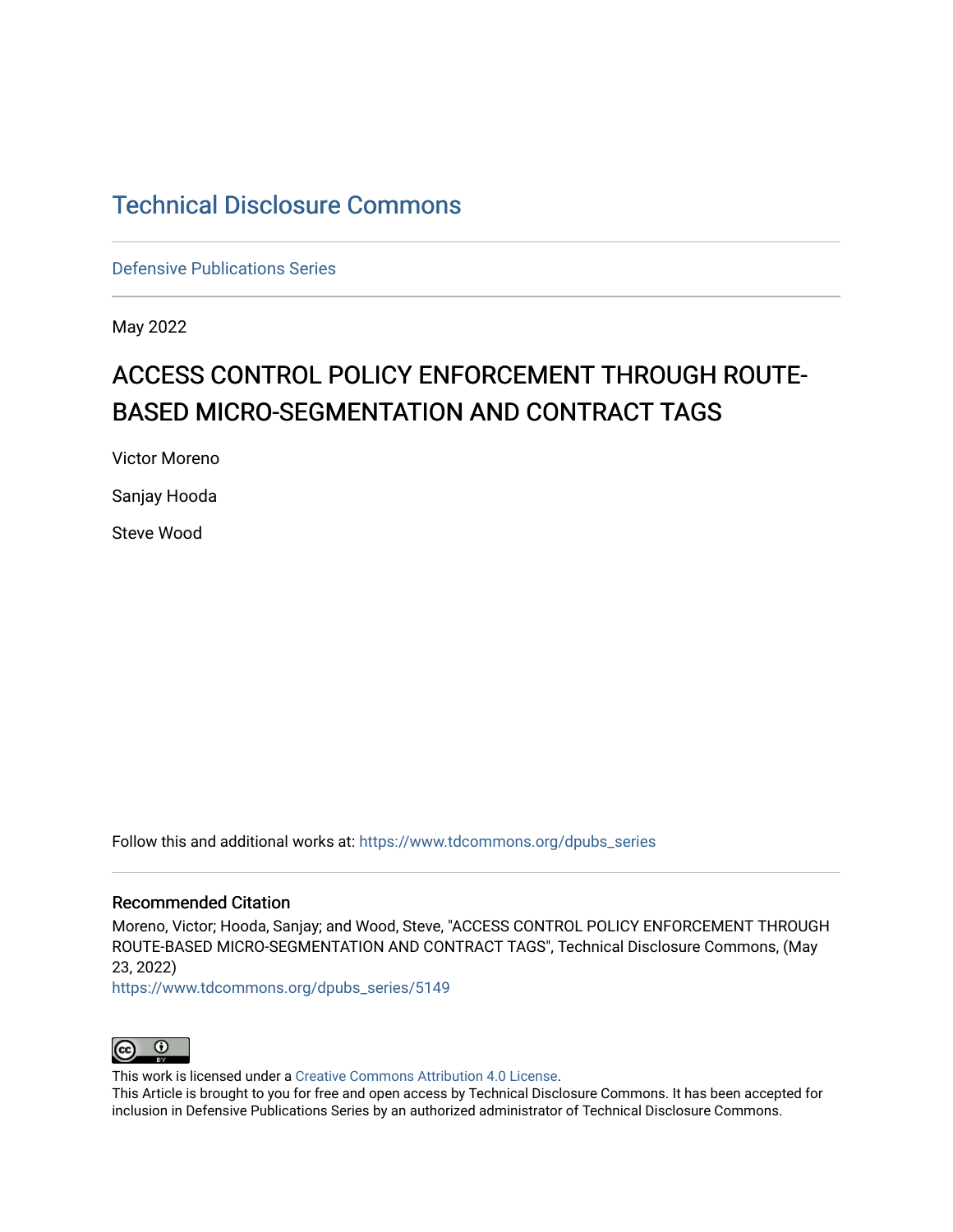### ACCESS CONTROL POLICY ENFORCEMENT THROUGH ROUTE-BASED MICRO-SEGMENTATION AND CONTRACT TAGS

AUTHORS: Victor Moreno Sanjay Hooda Steve Wood

#### ABSTRACT

Large networks service a significant number of endpoints, each of which access a sizable number of applications. This results in the definition of access control policies that are extremely lengthy and therefore difficult to render in common network elements, such as routers and switches, due to the limited amount of memory (such as ternary contentaddressable memory (TCAM)) that is included in such platforms for the enforcement of policies. To address the type of challenge that was described above, various solutions are provided herein through several techniques. A first technique supports, among other things, the scaling of the access control entries (ACEs) in a network for specific deployment by converting an ACE to a route control entry. A second technique supports, among other things, the disaggregation of access control policies and the efficient distribution of their enforcement. According to this technique, access control attributes may be evaluated at different network locations to optimize scale by localizing the evaluation of matching criteria to the places in which it requires the minimum amount of state creation and maintenance. A policy may be disaggregated at the orchestrator, its components may be distributed to the different enforcement points, and a tagging mechanism may be used to unify the policy as its elements are dispersed across multiple enforcement points.

#### DETAILED DESCRIPTION

The enforcement of access control policies on network platforms has traditionally been limited by the capacity of the available memory (such as ternary content-addressable memory (TCAM)) that is included in such platforms for the enforcement of policies. In many cases, the length of the required policies may exceed the capacity of the available TCAM. Consequently, a mechanism to enable the enforcement of very large access control policies on standard routing platforms is desirable.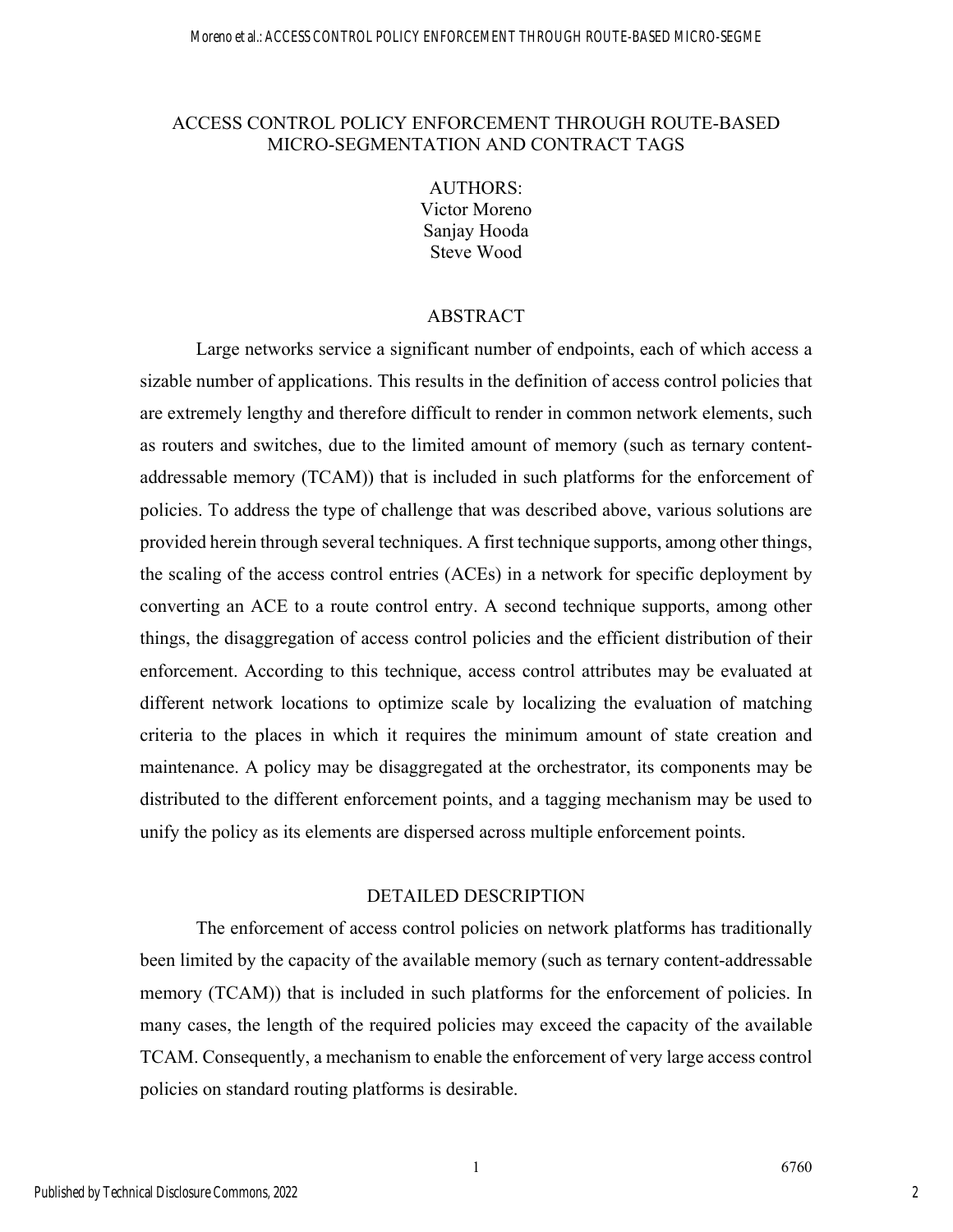Further, large networks service a significant number of endpoints, each of which access a sizable number of applications. This results in the definition of access control policies that are extremely long and therefore difficult to render in common network elements (such as routers and switches) due to the limited capacity of hardware tables. One approach that is employed by known solutions to such a challenge encompasses a grouping of endpoints as a means of reducing and simplifying access control policies. Such an approach classifies source endpoints into groups at the ingress of the network, includes security or scalable group tags (SGTs) in the packet headers to reflect a group classification, and defers the full enforcement of a policy to the egress of the network.

Although the logic that is employed in such an approach helps to alleviate the scale problem, hot spots of large data structures in memory may still form in the network. This is particularly true for systems in which the enforcement points are at points of traffic aggregation in which the connectivity for many endpoints converges. Furthermore, there are operations (in, for example, defense networks) in which a grouping of endpoints is not an accepted practice but the rendering of granular policies on a per-prefix basis is required. There are scalability improvements that may be pursued by disaggregating, restructuring, and distributing the classification criteria matching process and the enforcement of associated policy actions.

To address the types of challenges that were described above, various solutions are provided herein through several techniques. Each of the techniques will be briefly introduced below and then described in detail later in the instant narrative.

A first technique supports, among other things, a method for the enforcement of very large access control policies that does not depend upon the TCAM capacity that is available in a platform. Rather, the technique leverages the forwarding table capacity of the platform which is a much larger memory table. Consequently, this technique leverages the possibility of enforcing an access control policy in the routing plane in order to avoid the scale limitations of the TCAM-based access control enforcement tables that are normally available in a router.

Certain enterprise entities are pursuing a native zero-trust-like environment within their own private networks. One example of such a deployment can be found in networks that are built for national defense departments in which a central information technology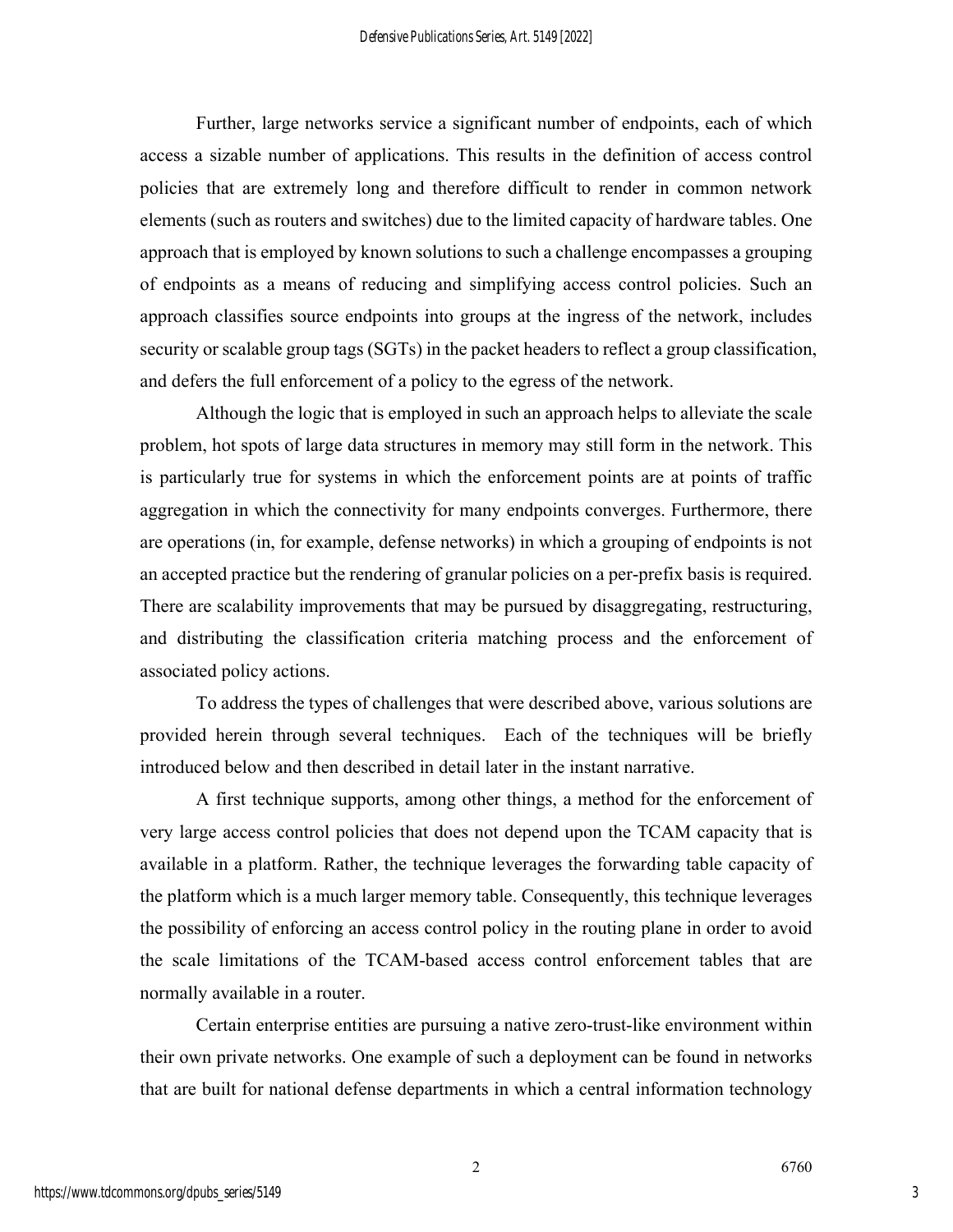(IT) provider services a multitude of independent federal agencies and other operations over which they have no control. In such an environment, it is required that access control policies be enforced at ingress and at the edges of the IT provider's network in order to secure the flow of traffic at the closest point of control that is managed by the central IT provider.

Each agency that is connected to the central IT provider will have a large number of endpoints (in one particular example, more than 15,000), with each endpoint being capable of accessing a relatively rich mix of applications (e.g., on average 80 or more on each endpoint). For operational and compliance reasons, it is required that access control policies be defined on a per-endpoint basis and that access control policies follow a whitelist model in which only the traffic that is explicitly permitted is allowed to enter the network.

The net effect of above requirements is that the edge routers and the devices of the central IT provider's network need to be able to classify traffic for thousands of endpoints and they need to accommodate access control entries in excess of one million entries resulting in a very granular micro-segmented environment.

Aspects of this technique address the latter of the above-described challenges – i.e., the need to enforce millions of policy entries on common routing platforms. While route control to provide access control has been used for macro-segmentation with virtual routing and forwarding (VRF) solutions and virtual private networks (VPNs), aspects of the presented techniques support a mechanism for delivering micro-segmentation within such macro-segments (e.g., VRFs) while still leveraging route control in smaller forwarding contexts within the VRFs.

A second technique, as referenced above, supports, among other things, a method for the disaggregation of the policy enforcement, thus delivering improved scalability. Aspects of this technique disaggregate a policy and separate the evaluation of endpoints from the evaluation of traffic types. In contrast, some existing network access provisioning and management solutions evaluate these criteria jointly at egress, restricting the ability to distribute enforcement and scale. More importantly, aspects of the presented technique do not have a hard dependency on the grouping of endpoints, which allows for the deployment of large-scale policies that are articulated in terms of Internet Protocol (IP) addresses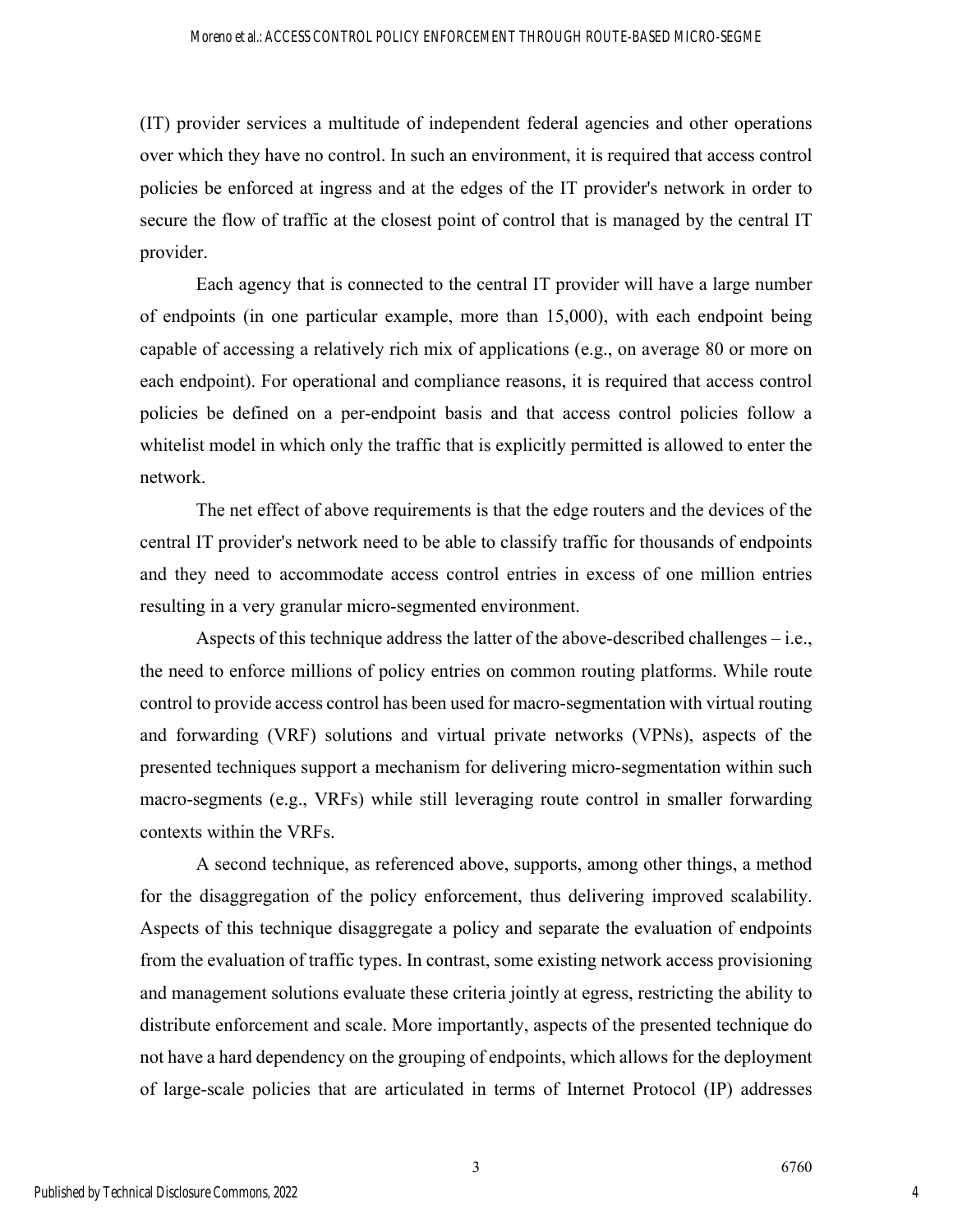(rather than source groups) in a distributed manner without requiring larger memory tables on the network devices.

Turning to the first technique, as referenced above, aspects of this technique support, among other things, assigning to each user a dedicated forwarding context or table, steering all of the traffic from that user through its dedicated forwarding context (e.g., microsegment), and constraining the routes that may be installed on that table to only the routes for the applications that the specific user is allowed to access. Aspects of the presented technique supports a method by which micro-segments (forwarding contexts) are instantiated, the way in which micro-segments are efficiently populated with routes that are reflective of a policy, the relationship of such micro-segments to their parent VRF, and the mechanisms by which traffic may be multiplexed and demultiplexed into and out of the different micro-segments.

Within the presented technique resides the concept of constraining the routes that are available to each user, rather than programming a comprehensive access control list (ACL) on an edge router, to convert an access control policy into a route policy. At a high level, the presented technique encompasses assigning a dedicated forwarding context to each user so that all of the traffic to and from that user is handled through the user's dedicated forwarding table and constraining the routes that are present in each per-user forwarding table (VRF) to only those routes for the specific applications that a user is allowed to access.

According to aspects of this technique, each endpoint is assigned its own forwarding context and the information that is contained in each forwarding context is limited to only the destinations that the endpoint is allowed to reach. Thus, an endpoint will have its reachability constrained to only those destinations that are available in its forwarding context. Whether a destination is permitted or not is defined by the access control policy for the endpoint. This yields a level of forwarding segmentation that is much more granular than that which is achieved through VRFs and the micro-segments exist within the coarser structure of a VRF (or a virtual local area network (VLAN) in a Layer 2 (L2) implementation).

The access control policy that is enforced follows a whitelist model in which only those communications which are explicitly allowed are permitted. In order to achieve this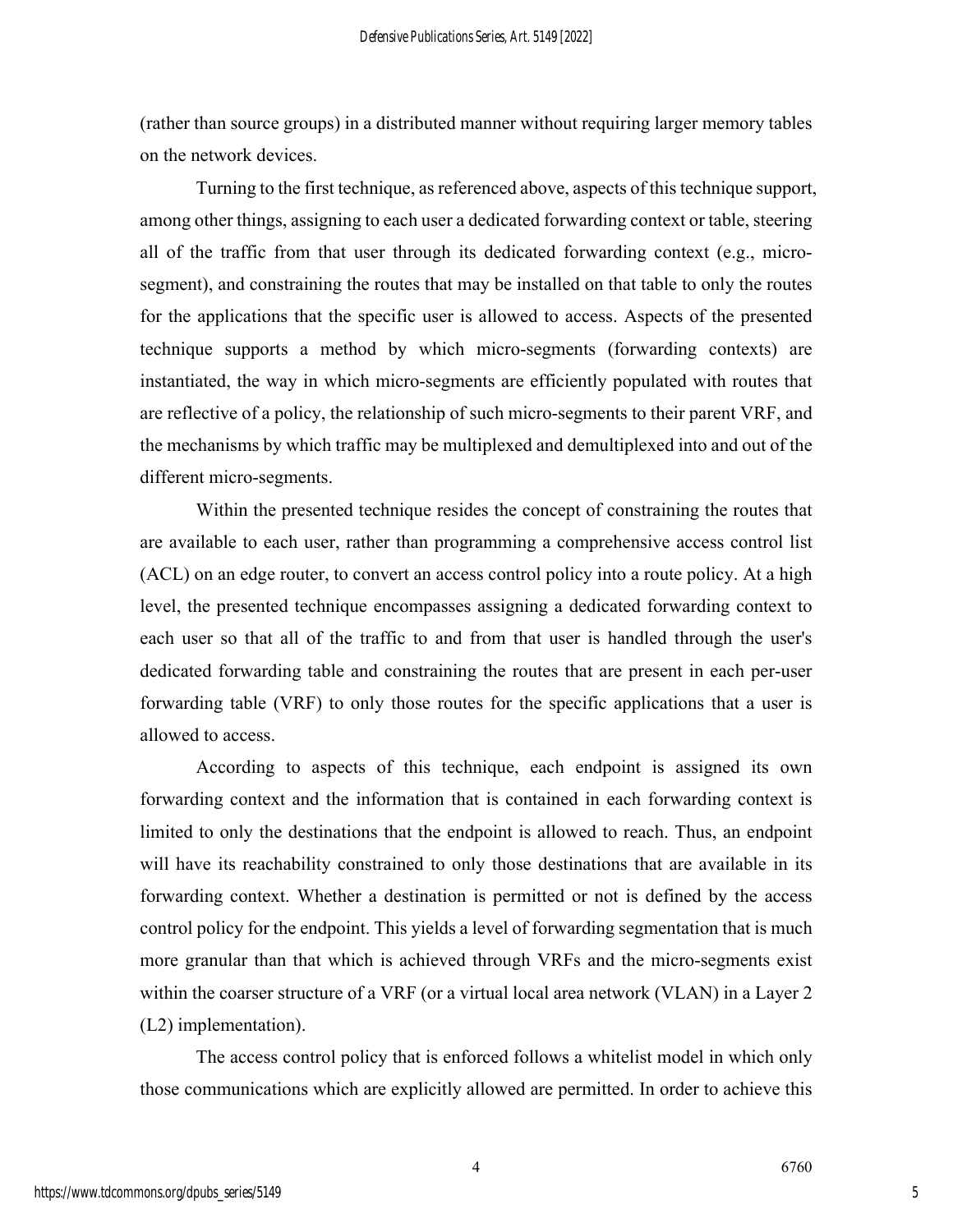level of micro-segmentation, several mechanisms must be implemented (according to aspects of the first technique as described below) beyond the general notion of forwardingbased micro-segmentation, where the below-described mechanisms enhance the forwarding path and the population of routes in order to achieve the proposed microsegmentation based on forwarding information.

Aspects of the first technique may be further explicated through six functional blocks, each of which will be described below.

A first functional block encompasses micro-context creation and assignment logic. For each endpoint IP address that is discovered at the boundary router for a system, a forwarding micro-context may be created as an indexed section of the forwarding table. The index may be derived through a simple heuristic or by a more sophisticated mapping function or service. As just one example, the index may be the actual IP address of the endpoint for which the micro-context is created, resulting in a simple one-to-one mapping between endpoints and micro-contexts. Under a more involved example, endpoints may be grouped and the endpoints in a group may share a micro-context. In such a case, the index may be a group number and the endpoint assignment may be a mapping function between the list of endpoint IP addresses and the group to which they belong (and the group's index). The micro-contexts may be nested within a VRF and may be used for the enforcement of policy, but they do not replace the VRF for the purposes of forwarding. Thus, VPNs are not established amongst micro-contexts on different routers as they would be established amongst VRFs on different routers.

A second functional block encompasses the translation of an access control policy into contexts and routes and the population of micro-contexts. Access control policies may be articulated in terms of the involved endpoints (e.g., a source and a destination), the type of traffic that flows between the endpoints (e.g., a classifier), and the action that is to be taken (e.g., permit, deny, or other). In order to take an action, there must first be a match on the tuple of source and destination endpoint addresses and classifier information. According to aspects of this technique, a source address match is achieved through the demultiplexing mechanisms (that are explained below in connection with a third functional block) in which all of the traffic originating from a particular source may be steered to a specific micro-context. A destination address match is achieved through a destination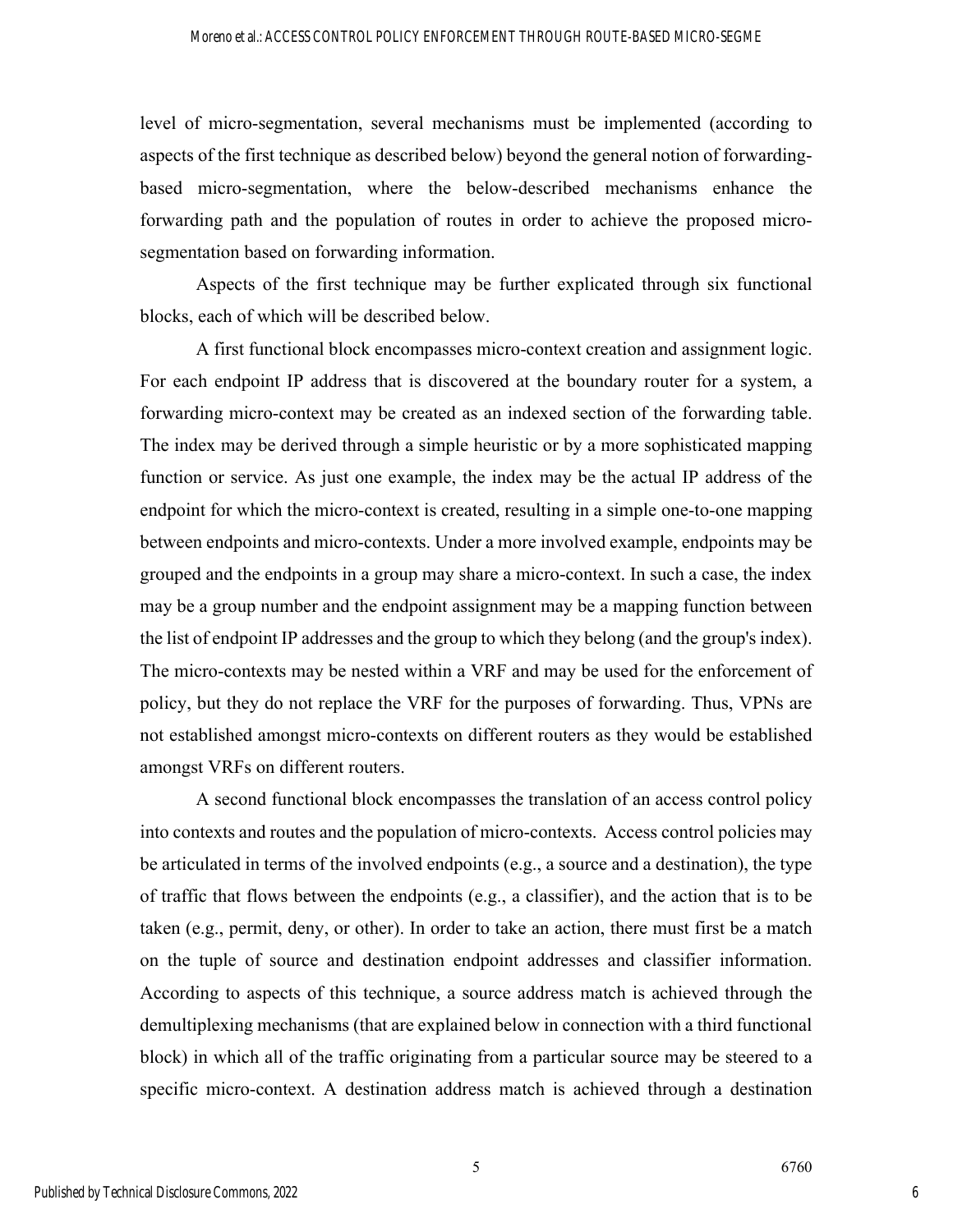lookup within the micro-context. A classifier match may also be achieved through the demultiplexing mechanisms (as explained below). A deny action may be implemented by excluding a destination from the micro-context of a source. A permit action may be implemented by including a destination within the micro-context of a source. A redirect action may be implemented by altering the next hop for the destination that was found within the micro-context (i.e., this is an override of the forwarding action that is described below in connection with a fourth functional block).

A policy may be maintained in the control plane of a network, which is preferably a demand-based control plane such as that which is found in the Location Identifier Separation Protocol (LISP). The actions of permit and deny may be associated with the response that the mapping system provides to a query at lookup time, thus the inclusion or exclusion of a route in a micro-context in order to implement an action is enforced by the control plane at the time of responding to a query for the resolution of a destination (in the context of a particular source).

A third functional block encompasses the demultiplexing of clear IP external traffic into micro-contexts (based on a source IP address (i.e., an ingress point)). For example, the boundary router to a system will receive clear IP traffic (i.e., traffic without specific metadata) from external networks and will need to steer the traffic that originated from different endpoints into their corresponding micro-context. In order to achieve this, the source IP address of the packet may be treated as a label that indicates to the receiving router which micro-context should be used to evaluate the action that is to be taken on the packet. The concept is similar to how an Institute of Electrical and Electronics Engineers (IEEE)  $802.1Q$  standard  $(dot1Q)$  tag is used to associate traffic in a trunk port to a particular VLAN. However, under aspects of the first technique the existing source IP address is employed rather than a separate tag. The implication is that any IP system can connect to this type of interface without requiring any special configuration to achieve the demultiplexing. Since the interface that is facing the external network is a Layer 3 (L3) interface, it will have an IP address. This continues to be a single interface with a single IP address and is independent of the instantiation of the micro-contexts (i.e., the creation of micro-contexts does not imply the creation of a dedicated external-facing L3 sub-interface for each micro-context).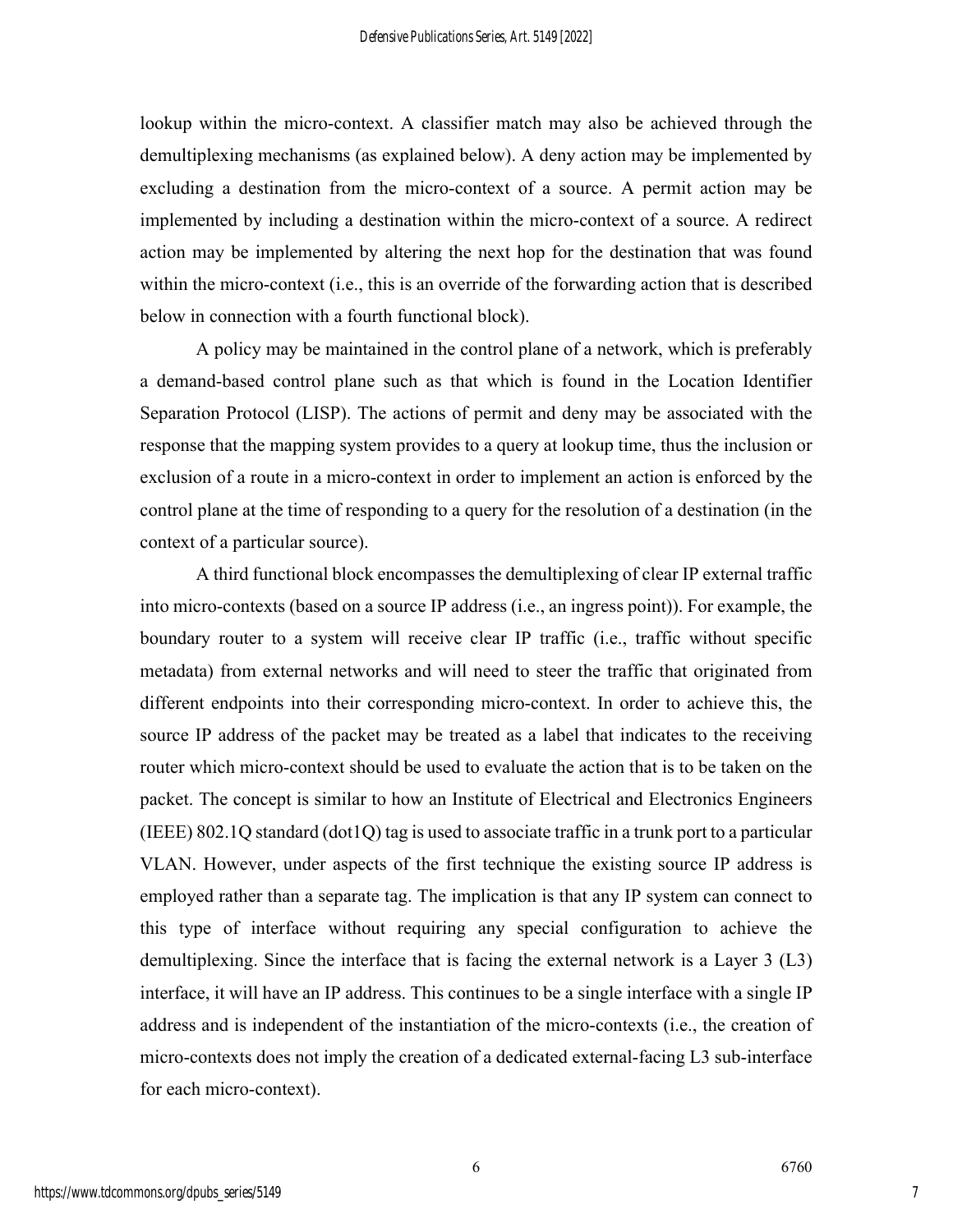The above-described mechanism may be enhanced to include Layer 4 (L4) information in the packet as part of the tag that may be used to demultiplex into a particular micro-context, resulting in a somewhat longer tag. Matching L4 information does come at the cost of a larger number of micro-contexts as each micro-context would be unique to the combination of a source IP address plus L4 (source and destination) information. By using the combination as a tag to demultiplex into the appropriate micro-context, the match on source IP address as well as traffic type (i.e., a classifier) may be achieved.

A fourth functional block encompasses the multiplexing of micro-contexts into a parent VRF. For example, all of the micro-segments that are associated with a parent VRF as micro-segments do not replace VRFs but exist within them. All of the routing information is actually contained in the VRF, and the micro-segments are used solely to determine if a packet should be forwarded or not.

Once a packet is assigned a micro-context and a destination lookup is completed in the micro-context, a packet will be handled in one of three ways. First, it may be dropped if there is no destination match. Second, it may be linked to a parent VRF for routing if there is a destination match. And third, it may be linked to a re-direct route in the parent VRF if there is a destination match and the action is re-direct.

Implementations of the above may approach the creation of the state in the microcontexts and a parent VRF differently. For example, one approach may link partial entries in the micro-context to full route entries in the parent VRF, through which a match in the micro-context would result in a pointer to a full route in the parent VRF.

A fifth functional block encompasses route population and forwarding table state reduction. One concern with aspects of the first technique concerns the proliferation of routes that are stored multiple times across multiple micro-contexts. Two approaches may be employed to minimize this impact (all the while keeping in mind that the main goal is moving the lengthy ACE state to the forwarding table). A first approach includes the use of partial entries in the micro-context and pointers to the full state in the parent VRF (as described above in connection with the fourth functional flock). Under a second approach, the routes may be procured on-demand rather than pushed everywhere.

The on-demand approach implies that both the micro-context and the parent VRF do not have any routes cached at time zero. When a packet arrives for a new destination, a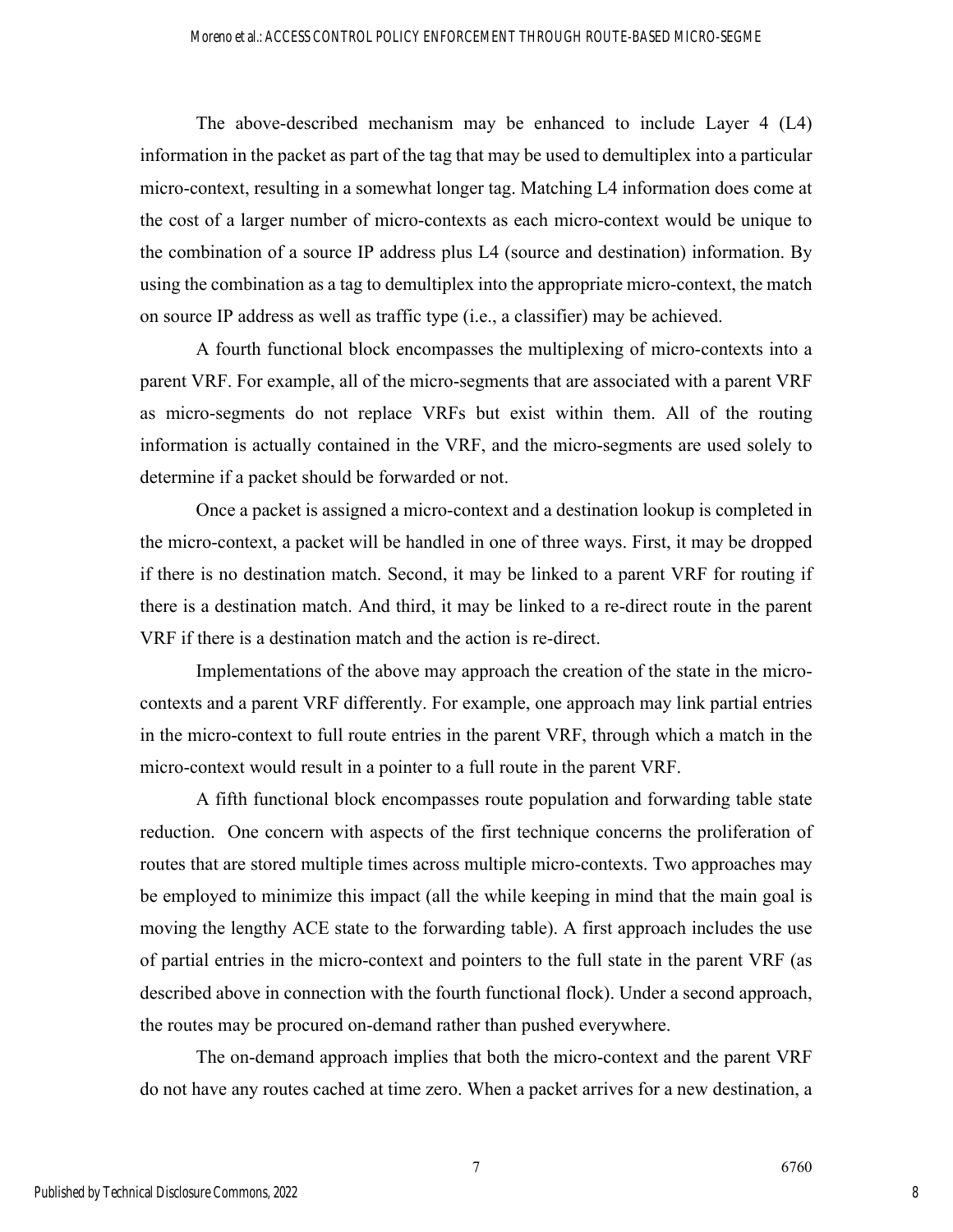lookup in a demand-based routing system may be initiated (e.g., a map-request to a LISP mapping system). The mapping system may respond based on the policy. In order to do so, the map-request must include the destination IP address along with the source IP address so that the policy may be evaluated in the mapping system in order to respond with a valid route or respond with a deny action. The response may be used to populate the microcontext that originated the request as well as the parent VRF. If an entry already exists in the parent VRF, the entry will be refreshed. When a deny action is met, preexisting entries in the parent VRF will not be overridden, but the route would be excluded from the requesting micro-segment in order to effectively render the policy without impacting the routing for other sources.

Finally, a sixth functional block encompasses the forwarding of traffic at egress. No special considerations are required for traffic that is being decapsulated. All of the enforcement is done at ingress and once a policy is enforced the regular forwarding ensues.

It is important to note that the first technique, as described in the above narrative, does not attempt to address the problem of enforcing micro-segmentation within or across VRFs, nor does it map subnets to SGTs or steer traffic towards security enforcement service nodes. However, such steering is possible, such as steering the request to a portal of a 'deny' splash page using a returned next hop Routing Locator (RLOC). In some instances, this RLOC could also be a security device, inserted in the path via policy. Aspects of the first technique focus on providing a mechanism for the scalable rendering of access control policies on a router or switch by leveraging the hardware forwarding tables (which are very large) and avoiding the use of the security TCAM-based tables (which are very small and limited). In contrast, some existing solutions render access control policies as Security Group Access Control Lists (SGACLs) in the (limited) security TCAM-based tables.

Additionally, under the first technique the rulesets may be large, but they are anticipated fitting into the forwarding tables. Alternatively, the rules may be stored in the control and management plane (i.e., a cloud) and computed there, with the result (e.g., a prefix, or no prefix, or redirect) being sent to the endpoint VRF table and stored in M-trie rather than in TCAM. This leads to the selective on-demand distribution of rules, which significantly reduces the amount of state at any particular enforcement point and provides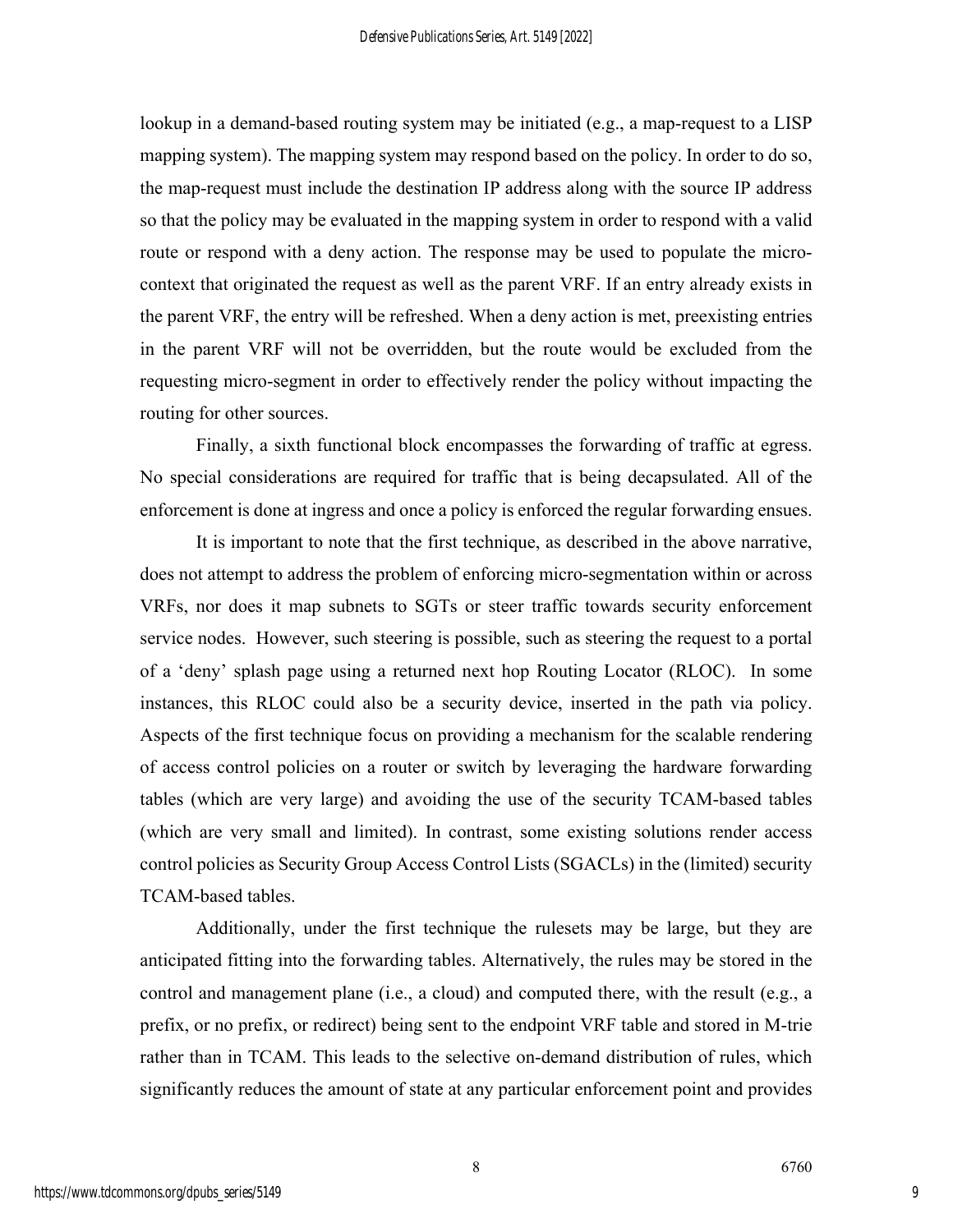the technique with solid horizontal scale attributes. The prefixed are retrieved on an ondemand basis, further increasing the scale as compared to a SGACL push and limiting the rules that are required at an endpoint. The rules may be considered host routes and it could be argued that due to the demand-based nature, the technique can scale as user endpoints (e.g., devices) are accessed.

The implementation of the forwarding tables (specially the hardware implementation) may be optimized in the future with this concept in mind by creating an indexing mechanism that is lighter and nimbler than the one that is currently used to partition VRFs. However, this would represent a scaling optimization and it is not a hard requirement for the implementation of aspects of the first technique.

Aspects of the first technique were previously explicated through six functional blocks. In connection with those functional blocks, it is important to note the following functionalities – the assignment of a dedicated forwarding context for each source (e.g., user); the programming of constrained forwarding into the per-user context according to the access control policies; the translation of access control policies into contexts and "pseudo-routes;" the decoupling of the dedicated forwarding contexts from the overall forwarding table (this is not a VRF in the routing sense); a mechanism for the demultiplexing of plain IP traffic into the appropriate micro-context; the multiplexing of the micro-contexts (with the pseudo-routes) into full blown VRFs (with proper routes); and a demand-based model that leads to the reduction in the forwarding state that would be created at the enforcement points.

Turning to the second technique, as referenced above, aspects of this technique support, among other things, a disaggregation of the components of the policy and a distribution of the evaluation of the different components of the policy to places in the network where the amount of state that is required for the evaluation of each component of the policy is minimized due to the nature of the path that different traffic flows may follow. For example, source and destination addresses may be matched at the branches (i.e., the spokes) of a wide area network (WAN) while traffic types may be matched at the hub of the same WAN, thus reducing the number of variables that must be evaluated at the points of traffic convergence while distributing the evaluation of large state tables (comprising,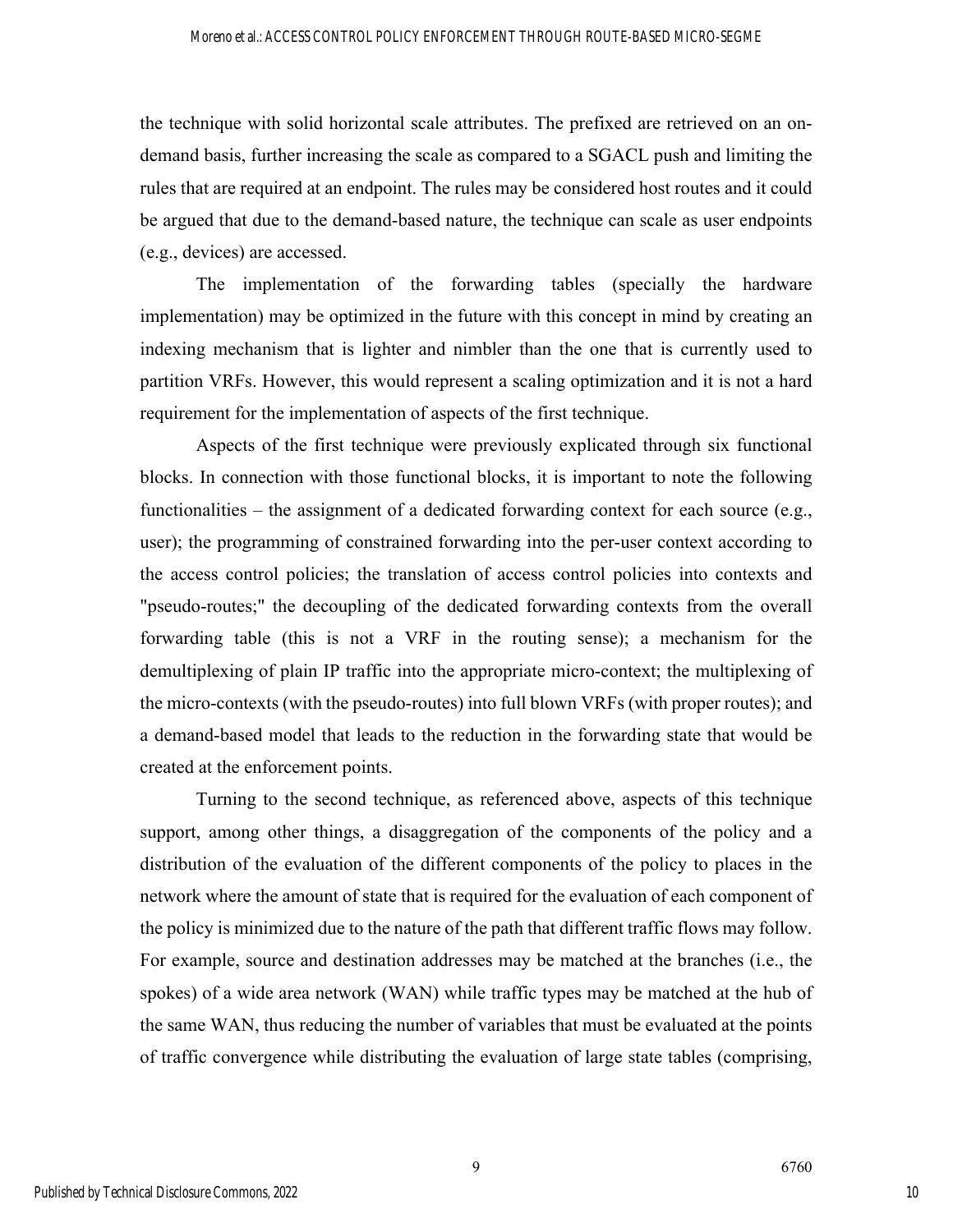for example, source and destination IP addresses) to the branches and spokes where the state is naturally scaled horizontally.

Consequently, a canonical access policy may be disaggregated into the following components or variables – a source endpoint address, a destination endpoint address, a traffic type (which is usually the L4 classification criteria of a source port, a destination port, and a protocol but which could be expanded to include L4 through Layer 7 (L7) criteria depending upon the capabilities of the network device), and an action (such as permit, deny, redirect, etc.).

With a policy disaggregated into its components, aspects of the second technique support the evaluation of the components in phases with the phases being completed at different network locations where the amount of state that is required to evaluate the corresponding variables may be minimized. In order to complete such a phased evaluation (or enforcement) without a loss of context, aspects of the presented technique support the use of tags that identify the context that was derived at an initial phase so that it may be leveraged in a subsequent phase of the enforcement process.

While the above description focused on standard access control policies and employed two phases, it is important to note that the second technique may be expanded to other policies (such as traffic engineering policies) and may involve more than two phases. In the context of access control policies, aspects of the presented technique enable the enforcement of whitelist policies in two phases. Under a whitelist policy access is denied by default and permission must be explicitly stated as part of the policy.

As noted above, aspects of the second technique may encompass two phases of evaluation and enforcement. The first phase matches on source and destination endpoint addresses. This phase focuses on identifying the contract that governs the connection between the matched source and destination. A contract identifier (e.g., a Policy-ID) may be associated with the flow at this stage and no policy may be enforced unless the whitelist implies a deny action. Further, the second phase parses the remaining parameters in the tuple of the packet header (beyond the source and destination IP addresses) to complete the evaluation of the disaggregated policy. This phase evaluates the traffic type (e.g., L4 information) in the packet header and compares it to the L4 profile that would match the Policy-ID that was derived in the first phase.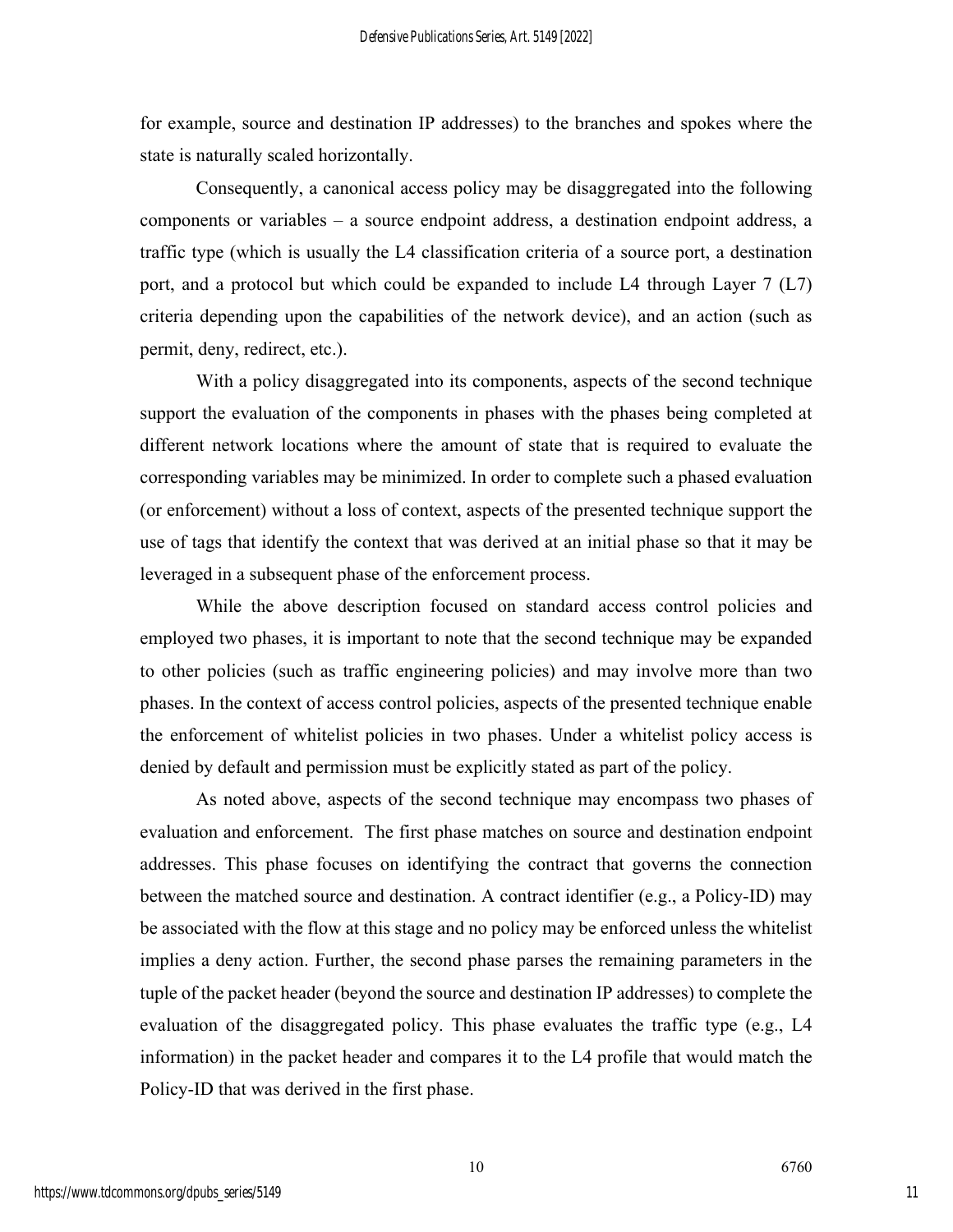The enforcement elements in Phases 1 and 2 must have knowledge of the Policy-IDs and how the Policy-IDs are mapped to different values of the policy components and variables that they are to evaluate. This implies that the policy is defined as a series of "contracts," each of which specify a combination of source and destination L3 and L4 information and an associated action. Each contract may be identified with a Policy-ID, which may in turn have a contract tag value. While a contract tag value may be identical to the policy-ID value, a possible difference between the Policy-ID namespace and the tag namespace is highlighted as it may allow for implementation flexibility. The policy orchestrator or controller must distribute the different components of the contracts to the different enforcement points. In doing so, the context of the Policy-ID must be associated with all policy components that are distributed. Different enforcement points will receive different portions of the disaggregated policy (overall, they are linked together by the Policy-ID as the policy is distributed). For the purposes of distributed enforcement, a Phase 1 enforcer must include the contract tag corresponding to the Policy-ID that is identified on each packet that it forwards. A Phase 2 enforcer will receive the packets and evaluate the remaining policy components in the context of the Policy-ID that is specified by the contract tag.

Aspects of the second technique may be further explicated through a simple heuristic. For example, consider that a match may be attempted first on a source, which if successful will point to a subset of the destinations that are permitted. Next, a match may be attempted on a destination (from the subset in the previous step). If no match is found, then the process may be exited and a default action (such as deny in a whitelist model) may be applied. A successful source-destination match will result in a pointer to a Policy-ID which may then be encoded in the traffic that is forwarded in a distributed system as a contract tag. The Policy-ID will point to a list of traffic types (defined by an L4-L7 tuple), which may be referred to as a contract, which specifies the different traffic types that will be matched for the particular Policy-ID. Contracts may also specify the action that is to be taken upon a match.

Next, a match may be attempted on one or more of the entries in a contract based on the Policy-ID and the policy component left to the second phase (i.e., the L4 port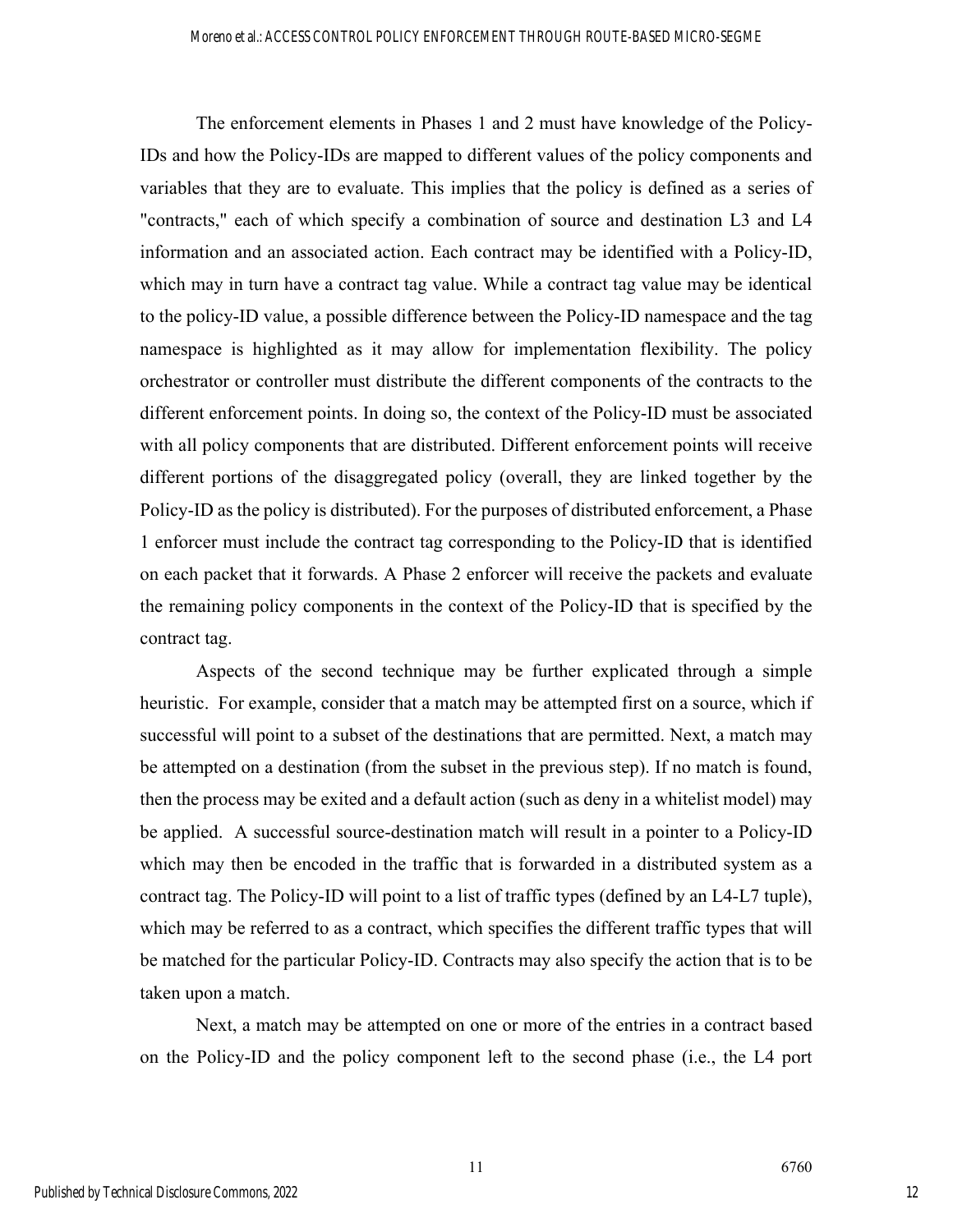numbers in the above example). Finally, a policy action (such as permit, redirect, or deny) for the matching entry may be enforced.

The matching and enforcing functions may be distributed to the routers in which the size of the memory tables with the possible matches can be minimized. Generally, the match on source-destination IP addresses would be done at an ingress router (e.g., a WAN branch router) while the match and enforcement on the entries within a contract would be done at an egress router (closer to the destination at a hub aggregation site in a WAN). Such an approach has the benefit of leveraging the horizontal scale that a network naturally achieves in a fan-out topology.

It is important to note that whenever a policy is disaggregated and distributed there are extra challenges concerning the monitoring and the correlation of the information for visibility purposes. Using the example that was presented above, distributed monitoring (according to aspects of the second technique) may work in the following manner.

When a source is matched and it points to a subset of destinations, there are two cases of interest. In a first case, permission is allowed between the source and a destination at a branch resulting in a Policy-ID. The capture of monitoring information at the branch for this traffic may be ignored since it is known when this traffic will arrive at the hub where the application of a policy based on the derived Policy-ID allows for the capture of the (source, destination, application, policy, etc.) monitoring information. As a result, this is a positive case for monitoring and visibility purposes as no information in the packet is lost.

In a second case, permission is denied between the source and destination resulting in a traffic drop at the branch. In this case the traffic is being dropped before an L4 or L7 rule as the decision to drop the packets occurs at the branch router based on partial information. As a result, this is a problematic case and there are two solutions that may be considered.

A first solution encompasses depicting the chain of visibility, where it is shown how the traffic was dropped (i.e., based on a source and a destination at a branch, and then applying a Policy-ID at a hub). Thus, a user will still obtain some visibility (though in this case the user loses some amount of granularity and visibility). A second solution, which is described below, addresses the full visibility problem.